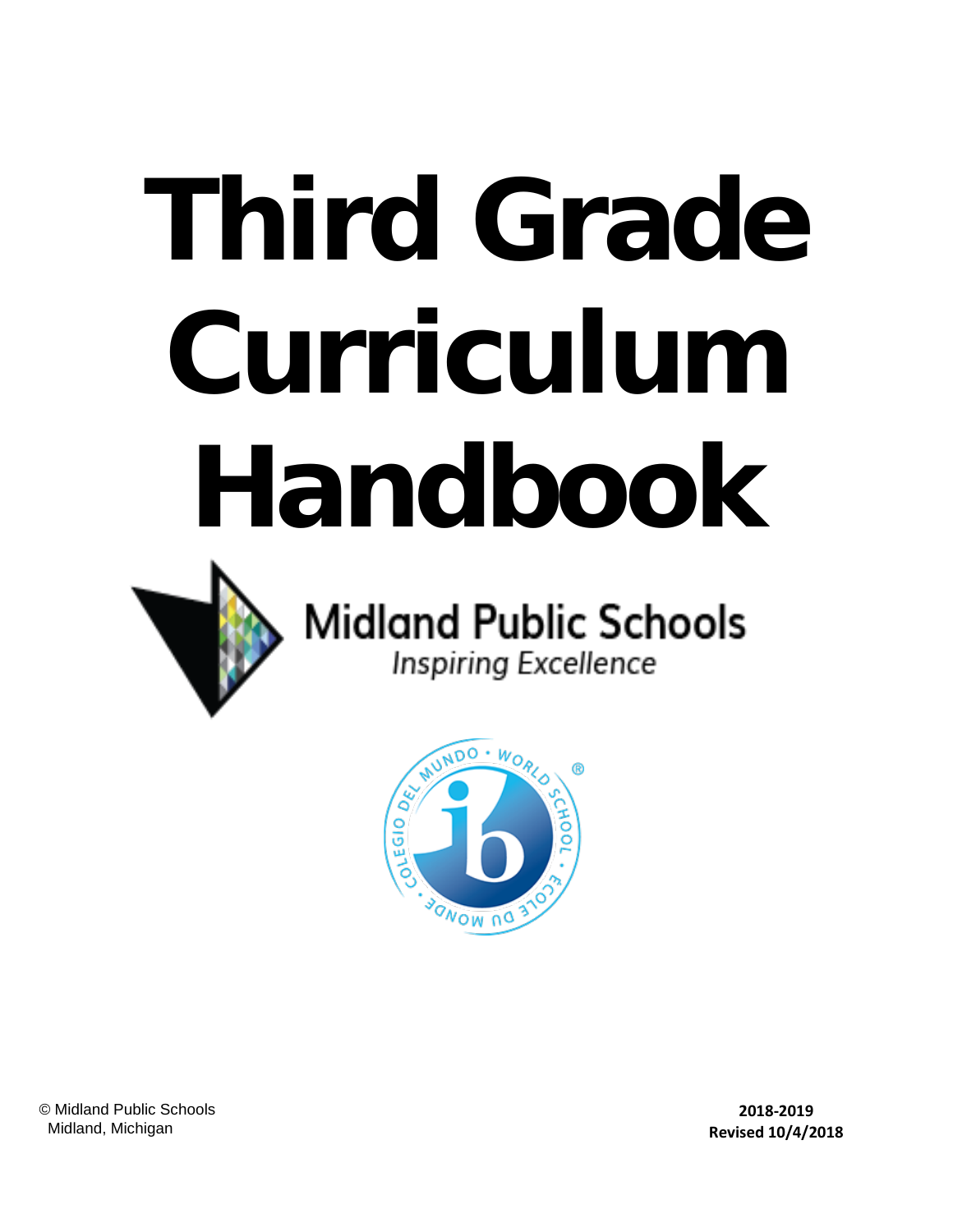

# **Mission Statement**

The Midland Public Schools, in partnership with our community, prepares students as knowledgeable, self-reliant, cooperative and ethical learners who are contributing citizens.

# **Vision Statement**

Midland Public Schools provides a dynamic world class education that develops the unique talents of all students in a safe, secure and healthy environment.

- We commit ourselves to world class standards for student performance.
- We are agile and flexible so that we are able to adapt to new challenges and opportunities in this rapidly changing world.
- We are strong and financially stable. To sustain the organization, we effectively and efficiently use new and existing resources.
- We are effective partners with families, businesses and higher education, collaborating with diverse organizations to promote student success.

# **Welcome to Midland Public Schools**

The Midland Public Schools is a school district that works together to provide a challenging, inquiry-based education that encourages all stakeholders to be internationally minded, lifelong learners who positively impact the world.

This handbook provides you with grade level information about the Midland Public Schools (K-5) curriculum. Our curriculum was developed using the Michigan Academic Standards. Written progress of achievement will be reported four times per year: November, January, April and June. Conferences are available in the fall and the spring to provide an opportunity to discuss your child's progress and an explanation of specific classroom learning. Progress reports and conferences are one of many ways through which we communicate your child's growth and learning. They provide information about areas of the curriculum assessed during a given period, including feedback about your child's successes in school, as well as areas for growth and improvement as we continue to reflect on the teaching-learning cycle within Midland Public Schools. Midland Public Schools' elementary assessment policy can be found at: <https://www.midlandps.org/pyp-policies>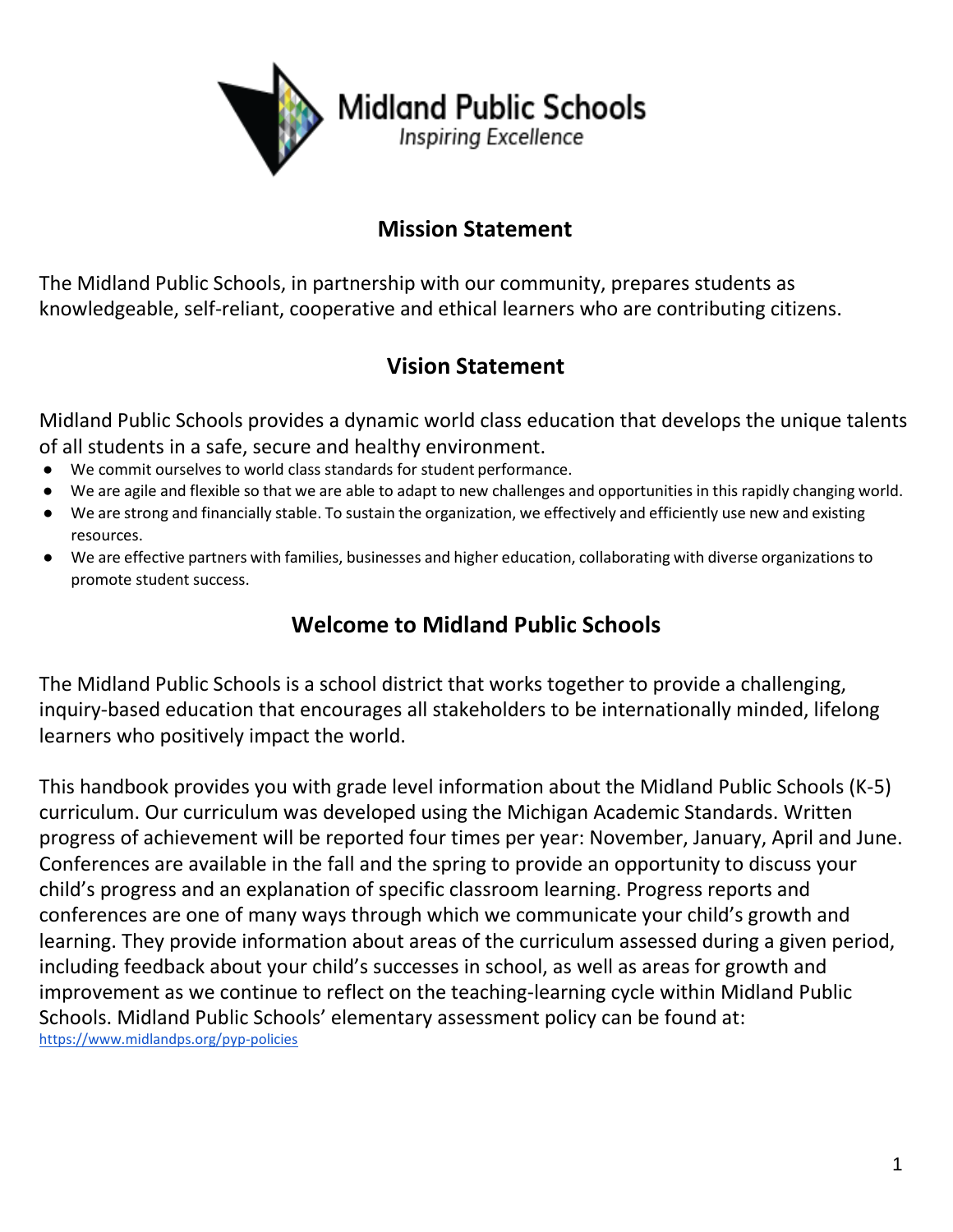# **The International Baccalaureate (IB) - Primary Years Programme (PYP)**

The Midland Public Schools follows the Primary Years Programme of the International Baccalaureate from preschool through grade five. The Primary Years Programme is a framework used with MPS curriculum. This research-based program allows for the integration of broad areas of knowledge through the development of curriculum which students find relevant, engaging, significant, and challenging. Learning, through inquiry and action, is the focus of the entire elementary school community. Using the Primary Years Programme framework, students are actively involved in their learning through an understanding of their own identity and are culturally aware, with the purpose of becoming responsible local, national and world citizens.

The PYP consists of five essential elements to guide student learning. These five essential elements are:

- **Approaches to Teaching**  which is both disciplinary, represented by traditional subject areas (language, math, science, social studies, arts, PSPE) and transdisciplinary
- **Concepts**  which students explore through structured inquiry in order to develop coherent, in-depth understanding, and which have relevance both within and beyond subject areas
- **Approaches to Learning -** which are the broad capabilities students develop and apply during learning and in life beyond the classroom
- **Attitudes**  which contribute to international-mindedness and the wellbeing of individuals and learning communities, and connect directly to the **IB** learner profile
- **Action**  which is an expectation in the PYP that successful inquiry leads to responsible, thoughtful and -appropriate action.

**Taken** fro[m http://www.ibo.org/en/programmes/primary-years-programme/curriculum/written-curriculum/](http://www.ibo.org/en/programmes/primary-years-programme/curriculum/written-curriculum/)

The IB Primary Years Programme focuses on the development of the whole child as an inquirer, both in school and in the world around them. The program uses structured, purposeful inquiry to gain more knowledge and a deeper understanding of content. Students study units of inquiry, which are organized by six transdisciplinary themes. They are:

- **Who We Are:** An inquiry into the nature of the self; beliefs and values; personal, physical, mental, social and spiritual health; human relationships including families, friends, communities, and cultures; rights and responsibilities; what it means to be human.
- **Where We Are in Place and Time:** An inquiry into orientation in place and time; personal histories; homes and journeys; the discoveries, explorations and migrations of humankind; the relationships between and the interconnectedness of individuals and civilizations, from local and global perspectives.
- **How We Express Ourselves:** An inquiry into the ways in which we discover and express ideas, feelings, nature, culture, beliefs and values; the ways in which we reflect on, extend and enjoy our creativity; our appreciation of the aesthetic.
- **How the World Works:** An inquiry into the natural world and its laws; the interaction between the natural world (physical and biological) and human societies; how humans use their understanding of scientific principles; the impact of scientific and technological advances on society and on the environment.
- **How We Organize Ourselves:** An inquiry into the interconnectedness of human-made systems and communities; the structure and function of organizations; societal decision-making; economic activities and their impact on humankind and the environment.
- **Sharing the Planet:** An inquiry into rights and responsibilities in the struggle to share finite resources with other people and with other living things; communities and the relationships within and between them; access to equal opportunities; peace and conflict resolution.

From International Baccalaureate document *Making the PYP Happen: A Curriculum Framework for the International Primary Education*, 2009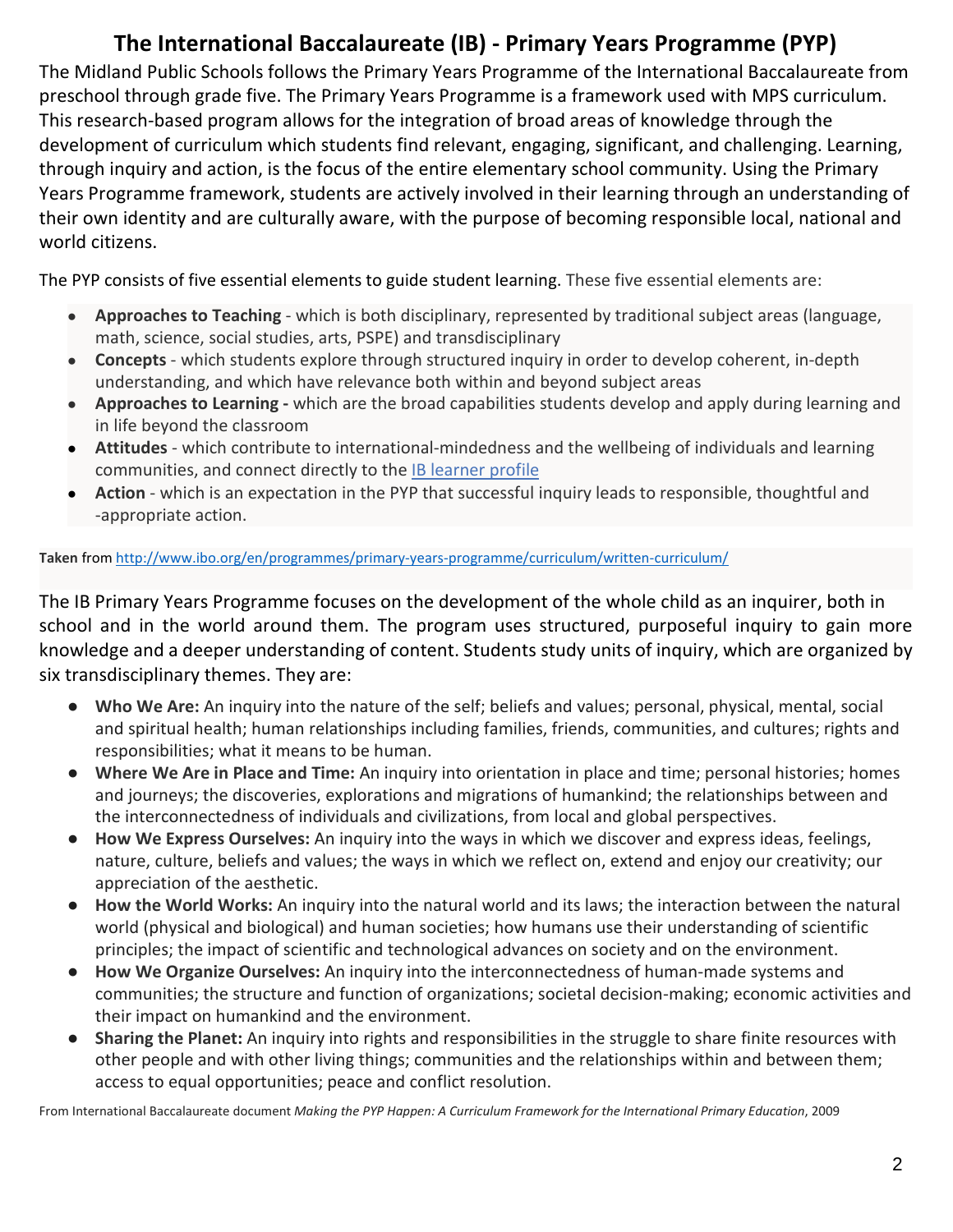# **IB Learner Profile**

*The aim of all IB programmes is to develop internationally minded people who, recognizing their common humanity and shared guardianship of the planet, help to create a better and more peaceful world*. – IB learner profile statement

The learner profile is the heart of the PYP, and it defines a set of attributes for students to show they are developing life-long learning and inquiry skills, and that they are aware of and sensitive to the experiences of others. The attributes described in the IB learner profile are appropriate to, and achievable by, all elementary students.

IB learners strive to be:

- **Inquirers**: They develop their natural curiosity. They acquire the skills necessary to conduct inquiry and research and show independence in learning. They actively enjoy learning and this love of learning will be sustained throughout their lives.
- **Knowledgeable:** They explore concepts, ideas and issues that have local and global significance. In so doing, they acquire in-depth knowledge and develop understanding across a broad and balanced range of disciplines.
- **Thinkers:** They exercise initiative in applying thinking skills critically and creatively to recognize and approach complex problems, and make reasoned, ethical decisions.
- **Communicators:** They understand and express ideas and information confidently and creatively in more than one language and in a variety of modes of communication. They work effectively and willingly in collaboration with others.
- **Principled:** They act with integrity and honesty, with a strong sense of fairness, justice and respect for the dignity of the individual, groups and communities. They take responsibility for their own actions and the -consequences that accompany them.
- **Open-minded:** They understand and appreciate their own cultures and personal histories, and are open to the perspectives, values and traditions of other individuals and communities. They are accustomed to seeking and evaluating a range of points of view, and are willing to grow from the experience.
- **Caring:** They show empathy, compassion and respect towards the needs and feelings of others. They have a personal commitment to service, and act to make a positive difference to the lives of others and to the environment.
- **Risk-takers:** They approach unfamiliar situations and uncertainty with courage and forethought, and have the independence of spirit to explore new roles, ideas and strategies. They are brave and articulate in defending their beliefs.
- **Balanced:** They understand the importance of intellectual, physical and emotional balance to achieve personal well-being for themselves and others.
- **Reflective:** They give thoughtful consideration to their own learning and experience. They are able to assess and understand their strengths and limitations in order to support their learning and personal development.

From International Baccalaureate document *Making the PYP Happen: A Curriculum Framework for the International Primary Education*, 2009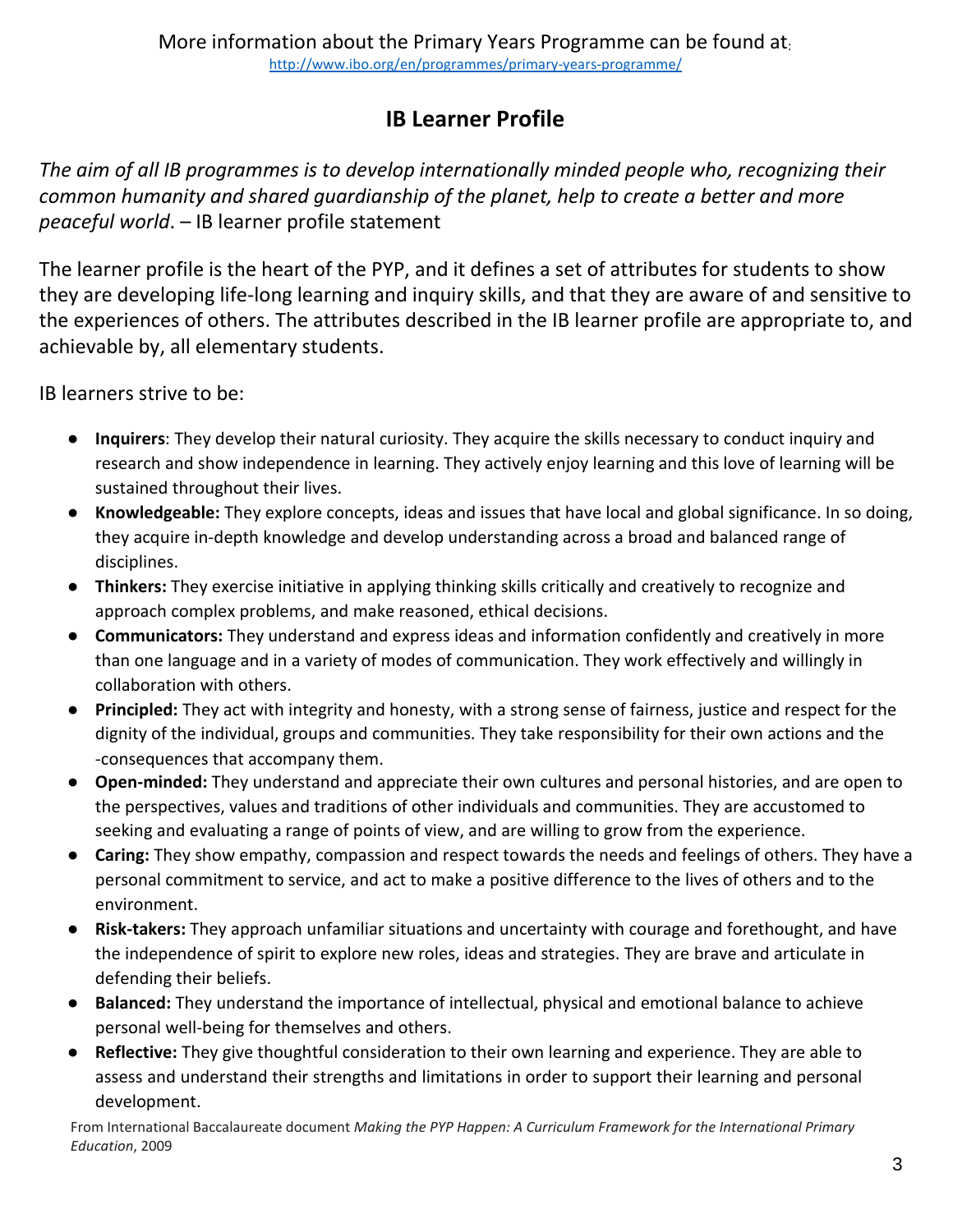# **Progress Report**

## **Approaches to Learning**

Approaches to Learning are a set of strategies and skills that promote inquiry and learning across all subject areas. Development of these skills supports life-long learning and assists students in learning and succeeding inside and outside of the school setting.

#### **Indicators for Approaches to Learning**

| Extending (EXT)           | <b>Exceeds expectations</b>                                          |
|---------------------------|----------------------------------------------------------------------|
| Achieving (ACH)           | Consistently and independently meets expectations                    |
| Developing (DEV)          | Inconsistently and/or with reminders progressing toward expectations |
| Limited Development (LIM) | Does not yet exhibit the expected behaviors                          |

#### **Thinking Skills:**

- **Acquires knowledge**: Recalls knowledge over time
- **Understands, applies and analyzes over time**: Understands what is read or taught, uses knowledge in new situations, compares and contrasts; makes connections
- **Synthesizes learning**: Creates, designs, and/or invents
- **Evaluates and reflects**: Expresses and defends an opinion and reflects on one's own learning

#### **Social Skills:**

- **Accepts responsibility**: Takes responsibility within the school community
- **Respects others:** Respects the thoughts, feelings and beliefs of others
- **Cooperates:** Works together by being courteous, shares and takes turns
- **Resolves conflict:** Accepts responsibility, compromises, is fair

#### **Communication Skills:**

- **Listening:** Listens to directions, listens to others, listens to information
- **Speaking**: Speaks clearly; states an opinion
- **Presentation skills**: Shares learning and information in a group setting
- **Non-verbal communication:** Interprets and uses effectively modes of non-verbal communication

#### **Self-Management Skills:**

- **Organization:** Plans and carries out activities effectively
- **Time management:** Uses time effectively and appropriately
- **Codes of behavior:** Follows all school essential agreements

#### **Research Skills:**

- **● Formulates questions:** Asks questions; is curious about finding out more about something that can be researched
- **● Observes, collects, and records information:** Uses all senses to learn new things; notices relevant details; gathers information; describes and records using pictures and words
- **● Interprets data:** Draws conclusions from information

| Academic marcators for the Frogress neport. |                                                                      |  |
|---------------------------------------------|----------------------------------------------------------------------|--|
| Extending (EXT)                             | <b>Exceeds expectations</b>                                          |  |
| Achieving (ACH)                             | Consistently and independently meets expectations                    |  |
| Developing (DEV)                            | Inconsistently and/or with reminders progressing toward expectations |  |
| Limited Development (LIM)                   | Learner is showing little or no progress                             |  |
| In Progress (IP)                            | Currently being taught                                               |  |
| Not Assessed (NA)                           | Not assessed during this marking period                              |  |
|                                             |                                                                      |  |

#### **Academic Indicators for the Progress Report:**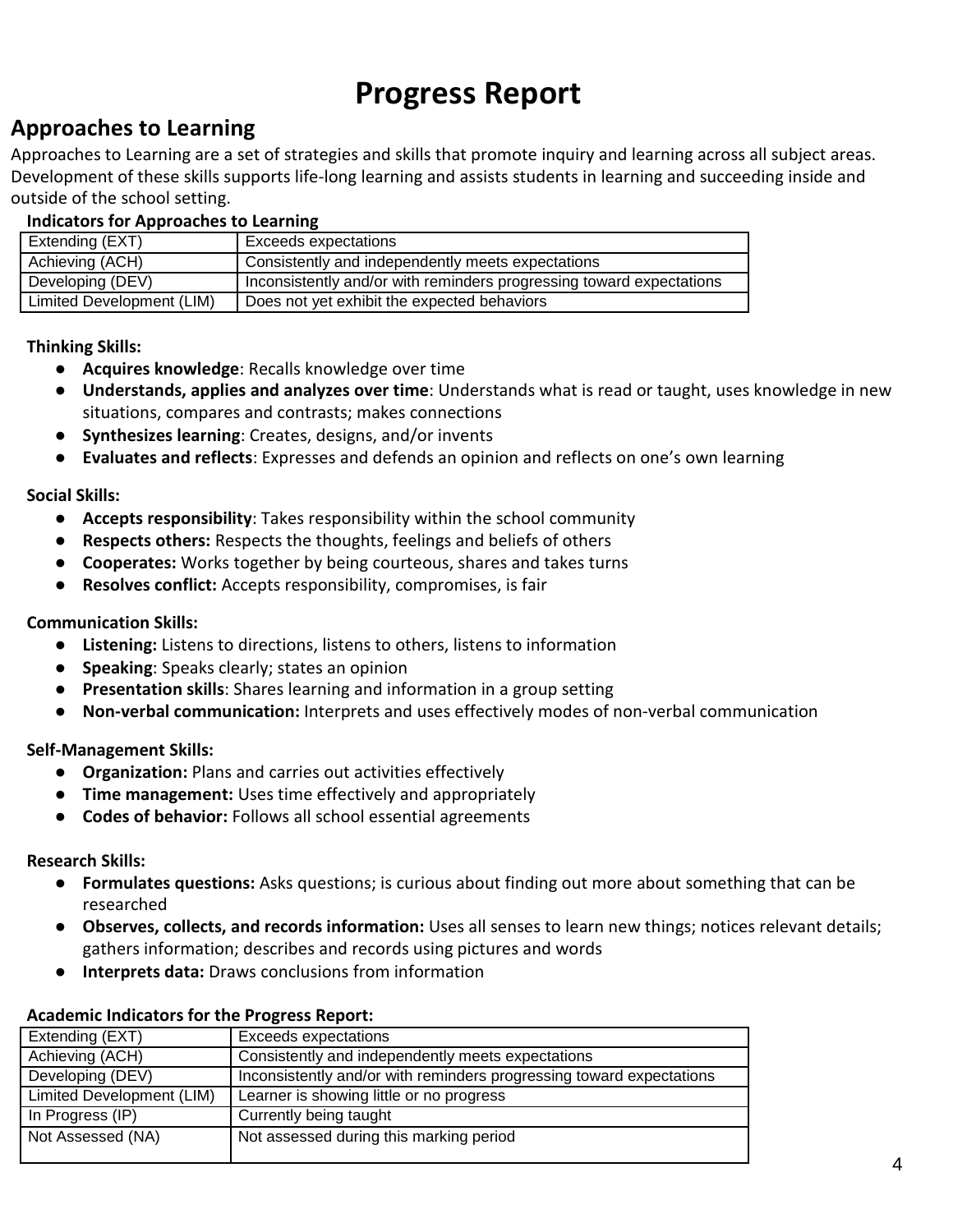# **Literacy**

Reading, writing, word study, listening, speaking, viewing, presenting, and literature are included in literacy instruction in all grades. Although each subject may be taught separately at times, they are integrated for learning and mutually reinforced across the curriculum.

#### **Reading**

Reading is the process of constructing meaning from written language. Third graders will be expected to read both literature and informational text. Children will use the foundational skills and strategies introduced in previous grades to read fluently at grade level.

- 1. Constructs meaning from literature
	- Demonstrates understanding of key elements and details (characters, setting, theme, plot, mood, point of view)
	- Summarizes and recounts literature
	- Uses a variety of reading strategies to unlock meaning
	- Uses text structure and features to enhance comprehension
	- Reads and comprehends a variety of grade level literary genres
- 2. Constructs meaning from informational text
	- Determines and supports main idea through key details
	- Compares and contrasts multiple texts on the same topic
	- Uses a variety of reading strategies to unlock meaning
	- Uses text structure and features to enhance comprehension
	- Reads and comprehends a variety of grade level informational texts

#### 3. Demonstrates foundational skills

- Knows and applies grade level phonics
- Decodes multi-syllable words
- Reads with grade level accuracy and fluency

#### **Writing**

Writing is an essential form of communication. It is used across the curriculum. One way to foster development in writing is through the writing process. The writing process consists of prewriting, writing, revising, editing, and publishing. Children will be encouraged to write in a variety of genres using the 6+1 Traits of Writing (ideas, organization, word choice, sentence fluency, voice, conventions, and presentation).

Students will be assessed in the following areas:

- 1. Demonstrates knowledge and skills in narrative writing
	- Uses grade level 6+1 Traits of Writing skills
	- Conveys a message in a variety of narrative genres (personal narrative, fiction, poetry)
	- Uses appropriate story structures
	- Develops characters and/or narrator
	- Uses a variety of literary devices and figurative language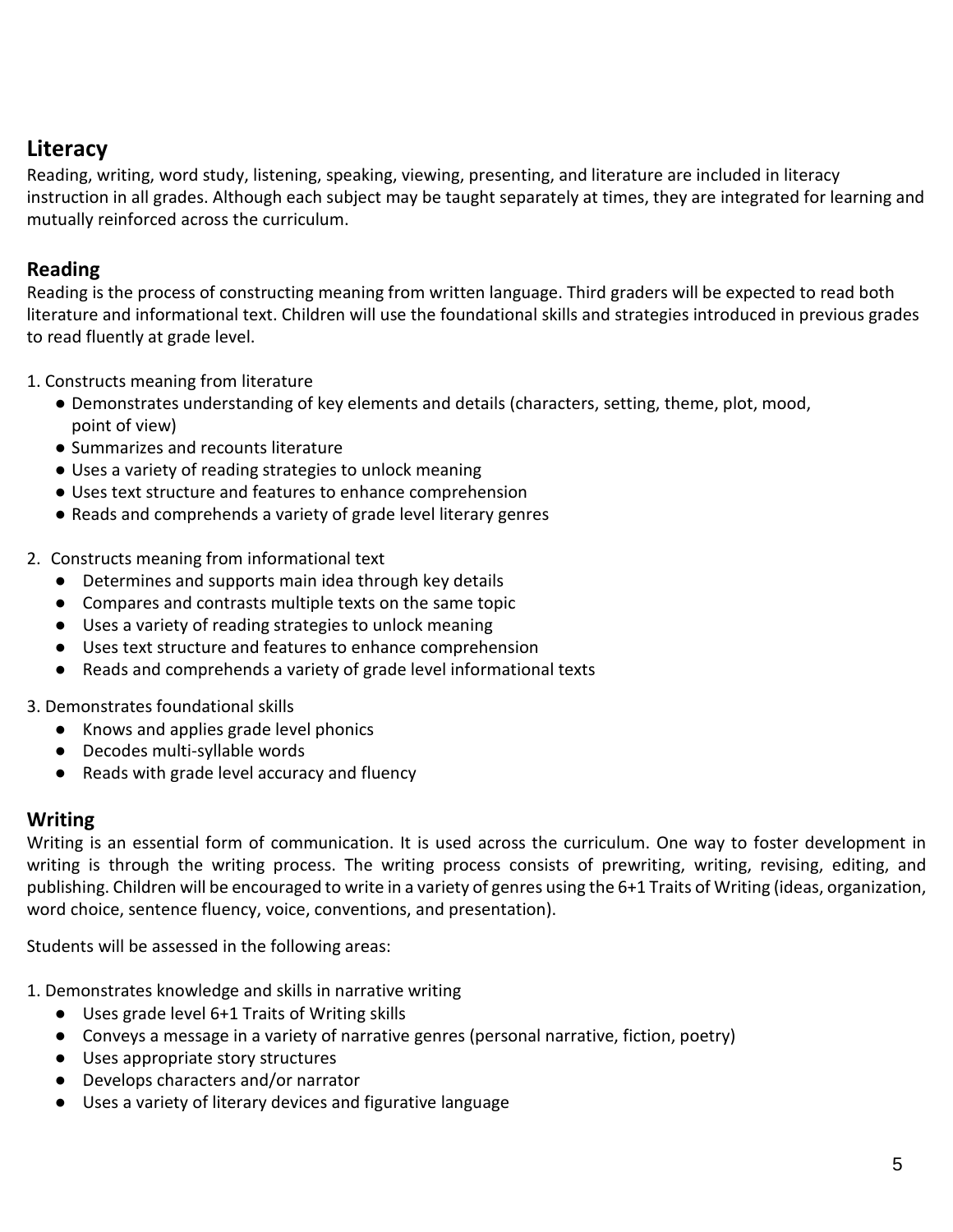- 2. Demonstrates knowledge and skills in informational writing
	- Uses grade level 6+1 Traits of Writing skills
	- Introduces and develops a topic
	- Provides a conclusion
- 3. Demonstrates knowledge and skills in opinion writing
	- Uses grade level 6+1 Traits of Writing skills
	- States and supports a clear opinion
	- Provides a conclusion

4. Uses writing process and collaboration

- Chooses a topic
- Organizes ideas in a logical sequence
- Uses linking words and phrases to make transitions in writing
- Includes details to enhance meaning
- Revises for content
- Edits for grammar, punctuation, and spelling
- Considers audience when writing
- Collaborates with teacher and peers during the writing process

#### **Fine Motor Skills**

- Demonstrates fine motor skills
- Demonstrates fluency while writing cursive
- Accurately forms letters of the cursive alphabet

#### **Mathematics**

Mathematics is the science of patterns and relationships. It is the language and logic of our technological world. Mathematical power is the ability to explore, to imagine, to reason logically and to use a variety of mathematical methods to solve problems–all important tools for children's futures. A mathematically powerful person should be in the process of developing the following Standards for Mathematical Practice:

- 1. Make sense of problems and perseverance in solving them
- 2. Reason abstractly and quantitatively
- 3. Construct viable arguments and critique the reasoning of others
- 4. Model with mathematics
- 5. Use appropriate tools strategically
- 6. Attend to precision
- 7. Look for and make use of structure
- 8. Look for and express regularity in repeated reasoning

Students will be assessed in the following areas: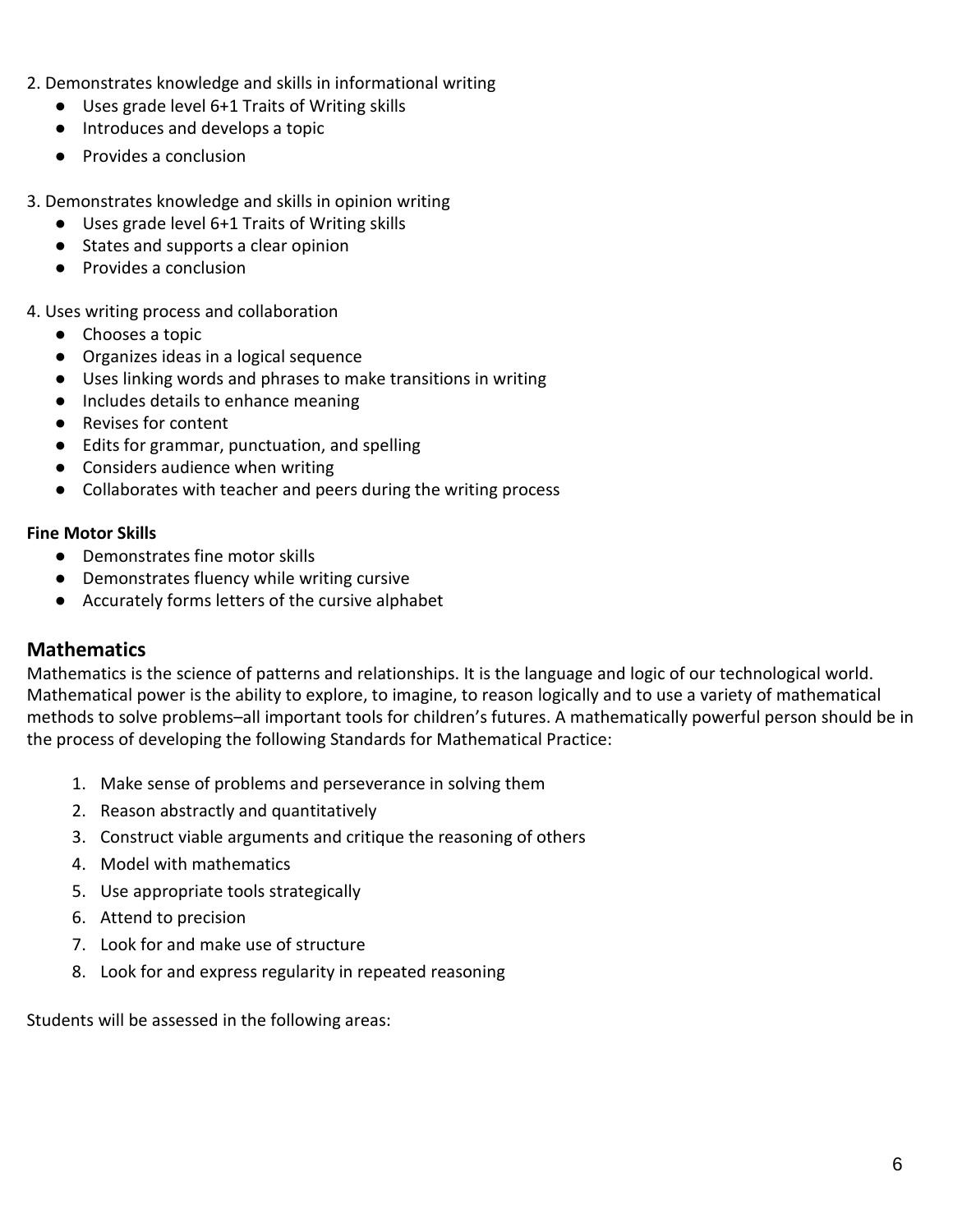#### 1. Uses place value understanding to round and estimate

- Uses place value understanding to round whole numbers to the nearest 10 or 100
- 2. Uses place value understanding to add and subtract with regrouping
	- Uses place value understanding to add and subtract within 1000
- 3. Solves problems and explains patterns in arithmetic
	- Solves multiple step word problems using the addition, subtraction, multiplication, and division
	- Represents problems using equations
	- Assesses the reasonableness of answers
- 4. Understands properties of multiplication and relationship between multiplication and division
	- Understands the relationship between multiplication and division
	- Applies knowledge of fact families to solve problems
- 5. Knows products and related quotients through 100
	- Fluently recalls all products up to 10 x 10
	- Fluently recalls all related quotients up to 10 x 10
- 6. Reasons with shapes and their attributes
	- Recognizes basic elements of geometric objects (line segment, point, vertex, perpendicular, parallel lines)
	- Names and explores geometric shapes and their component parts (angles, sides, vertices, line segments)
	- Categorizes geometric shapes based on their attributes
- 7. Understands and measures area and perimeter
	- Accurately finds the perimeter of a variety of shapes
	- Measures area by counting square units
	- Calculates area using addition and multiplication strategies
- 8. Solves problems involving measurement and estimation of time, liquid volume, mass, and length/distance
	- Measure and estimate using standard and metric measurements
	- Using standard measurement, measures to the nearest quarter inch
	- Tells and writes time to the nearest minute
	- Solves problems to the nearest minute
- 9. Demonstrates understanding of fractions
	- Understands that fractions are parts of a whole
	- Represents fractions on a number line
	- Compares fractions
	- Recognizes and generates equivalent fractions
- 10. Represents and interprets data
	- Creates scaled pictographs and bar graphs
	- Interprets data from pictographs and bar graphs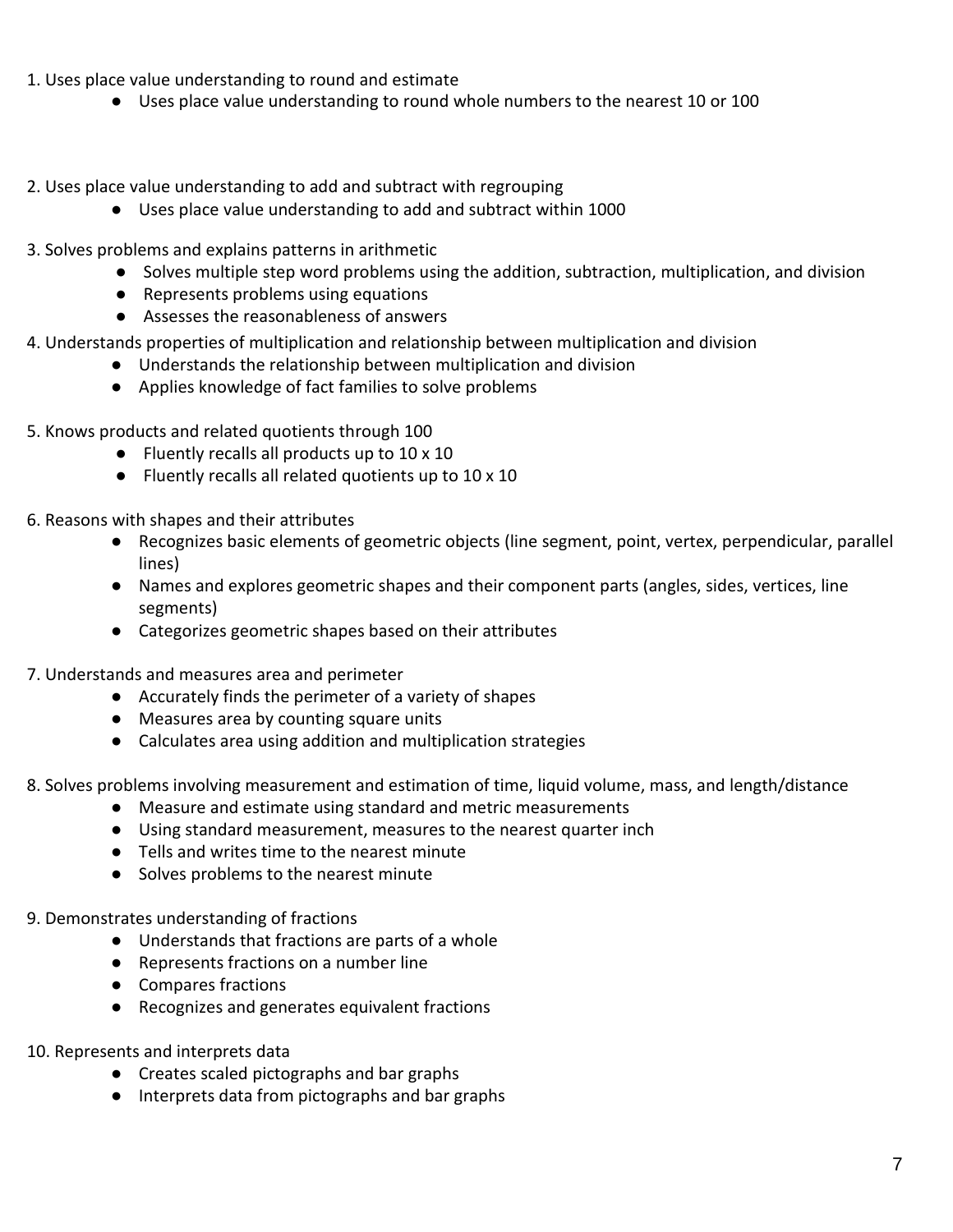#### **Science**

Students will be given opportunities to discover, reinforce, and apply scientific concepts. Concepts are determined by the Michigan Academic Standards. The engineering design process will be applied and extended through the use of Project Lead the Way modular units and grade level units.

- **1. Demonstrates an understanding of Engineering, Technology, and Applications of Science**
- **2. Demonstrates an understanding of Life Science**
- **3. Demonstrates an understanding of Earth and Space Science**
- **4. Demonstrates an understanding of Physical Science**

#### **Project Lead the Way**

Project Lead the Way is the STEM Curriculum for Midland Public Schools. Each grade level engages in four interdisciplinary units in the areas of life science, physical science, earth and space science, technology and engineering. The units are designed with compelling activities, projects, and problems that build upon each other and relates to the world around them.

#### **Project Lead the Way Third Grade Modules:**

• **Stability and Motion: Science of Flight** – In this module, students learn about the forces involved in flight as well as Newton's Laws of Motion. They design, build, and test an experimental model glider to find out how air and other forces affect its flight. Students discover aeronautics alongside Angelina, Mylo, and Suzi and are inspired by the characters' desire to use their skills to help those in need. Students apply the design process to the problem of delivering aid to an area where supplies must be airlifted in and dropped to the ground from an aircraft.

• **Stability and Motion: Forces and Interactions** – Students explore simple machines such as wheel and axles, levers, the inclined plane, and more. They investigate the effects of balanced and unbalanced forces on the motion of an object. Angelina, Mylo, and Suzi go on a field trip to the zoo and are faced with the design problem of how to rescue a trapped tiger. Students then apply their knowledge of forces and devise a way to rescue a heavy zoo animal while keeping it safe throughout the process.

• **Variation of Traits** – Students investigate the differences between inherited genetic traits and traits learned or influenced by the environment. They explore the phenomena that offspring may express different traits than parents as they learn about dominant and recessive genes and also investigate how predicted outcomes compare to experimental results. Angelina, Mylo, and Suzi introduce the design problem when challenged to examine different traits found in three sets of seeds. Students then model how the gene for stem color is passed on and expressed among sample sets.

• **Programming Patterns** – This module introduces students to the power of modularity and abstraction. Starting with computer-free activities and progressing to programming in a blocks-based language on a tablet, students learn how to think computationally about a problem. Angelina, Mylo, and Suzi set the stage for the design problem as they discuss their desire to create video games on their tablet. Students then create a tablet game using modular functions and branching logic.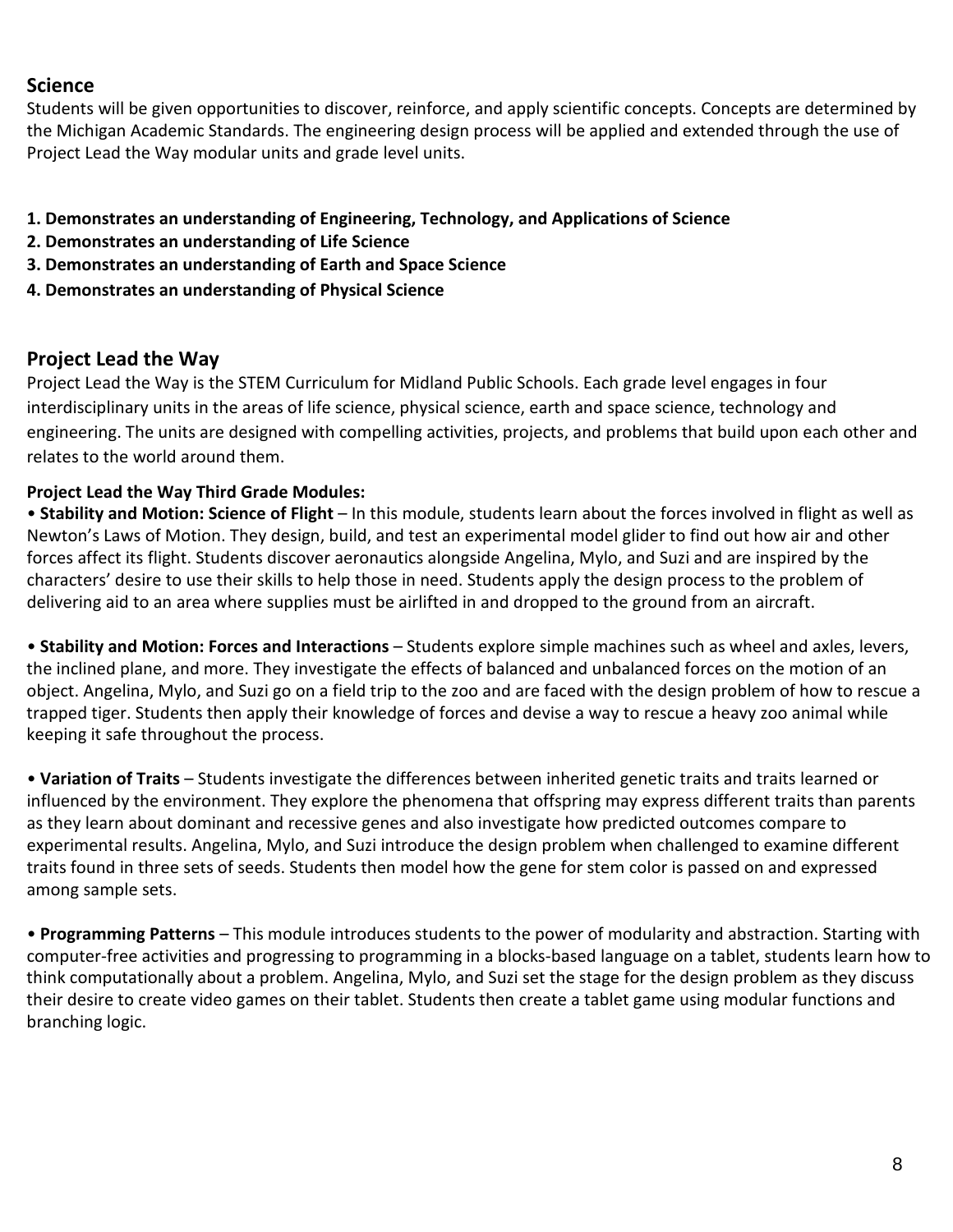## **Social Studies**

The third grade theme for the Midland Public Schools' social studies program is Michigan history (beginnings to statehood). Students will focus on social studies knowledge (history, geography, civics, economics) concepts and skills. These concepts will be integrated across disciplines using multiple strategies and resources to foster students' ability to become responsible and participating citizens.

- **1. Understands the relationship between people and the environment**
- **2. Understands the connections between causes and consequences**
- **3. Understands how societies construct organizations and systems**
- **4. Understands how geography and human experiences give a place its identity**
- **5. Understands the role of public discourse, decision making, and citizen involvement**
- **6. Understands the impact of economic activities**

#### **ART**

Art instruction provides children with opportunities to focus on their natural ability to express their perceptions and create and appreciate the visual arts. Lessons and activities are designed to encourage the third grade child's creativity and self-expression. The art specialist and the classroom teacher work cooperatively to teach art skills which often enrich instruction in other curricular areas.

Students will be responsible for:

- showing originality
- respecting the work of others
- developing an appreciation for visual arts
- using supplies appropriately
- understanding purpose and use of materials and tools
- finishing projects independently
- creating art that has personal meaning
- acquiring a vocabulary to describe works of art
- applying introduced skills and techniques
- participating cooperatively as an individual
- participating cooperatively as a group member
- following directions
- 1. Shows cooperative behavior
	- Ext Encourages others to follow directions, uses supplies appropriately and respects the work of others
	- **Ach Follows directions, uses supplies appropriately, respects the work of others**
	- Dev Follows directions, uses supplies appropriately, respects the work of others, with reminder
	- NY Has difficulty following directions, respecting the work of others or using supplies appropriately
- 2. Acquiring skills in art techniques and concepts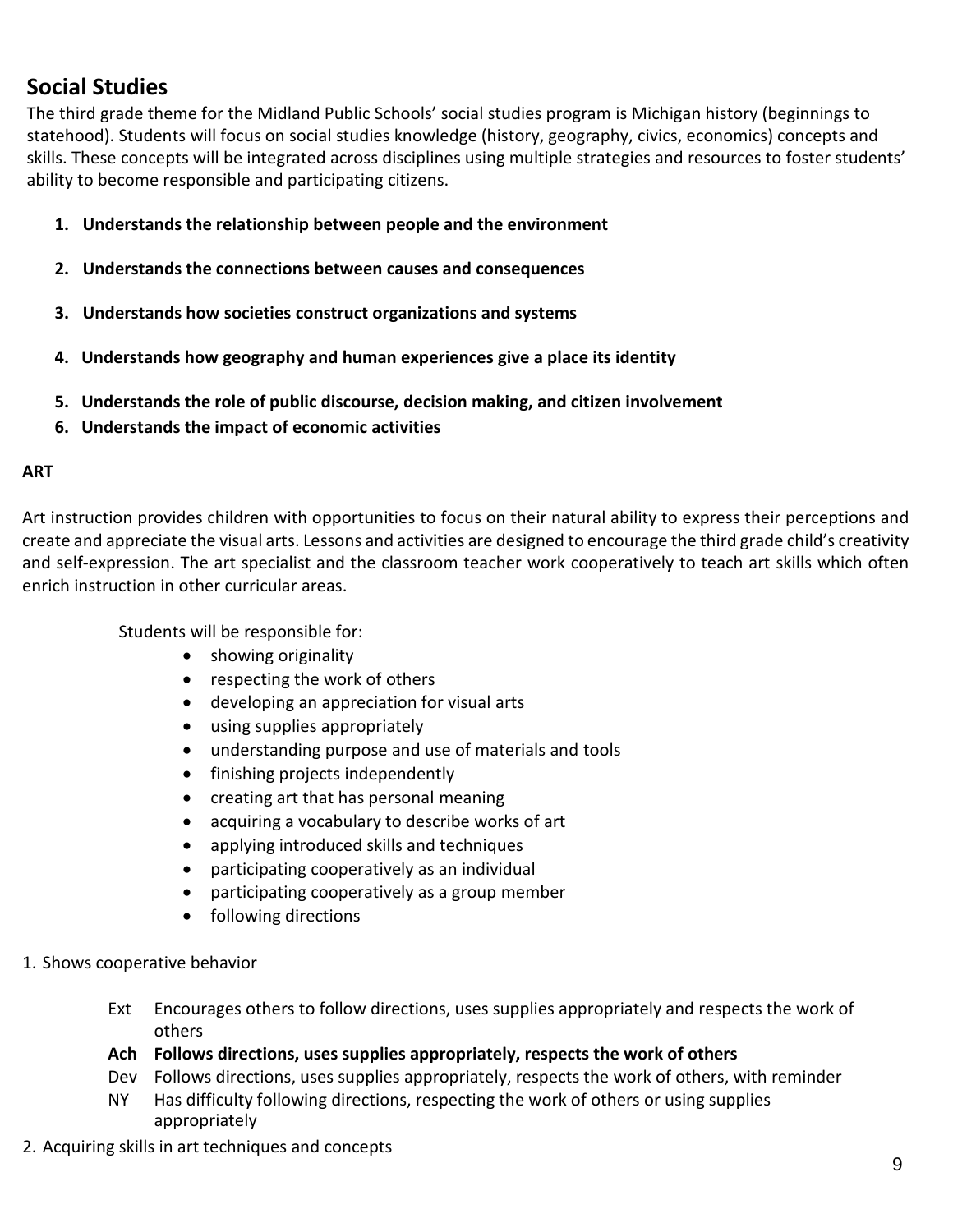- Ext Demonstrates self-motivation to expand concepts and techniques taught
- **Ach Consistently demonstrates an understanding of concepts and techniques taught**
- Dev Generally demonstrates an understanding of concepts and techniques taught
- NY Rarely demonstrates an understanding of concepts and techniques taught

#### **GENERAL MUSIC**

Music provides children opportunities for aesthetic expression and appreciation. The curriculum provides experience with listening, singing, movement and musical instruments.

The curriculum is designed to provide an awareness and knowledge of musical elements. The music specialist and the classroom teacher work cooperatively to complement other curricular areas and to develop a level of competence.

Students will be responsible for:

- matching pitch
- keeping a steady beat
- distinguishing between high low
- distinguishing between loud soft
- distinguishing between fast slow
- handling instruments with care and concern
- participating cooperatively in a group and individually
- demonstrating an echoed rhythmic pattern
- •

#### 1. Shows cooperative behavior

- Ext Demonstrates to other students the proper techniques for the use of instruments, consistently serves as a positive role model for other students, encourages other students to follow directions and value vocal music, participates with an enthusiasm and maturity beyond his/her age
- **Ach Shows care and concern for proper handling of instruments, works well with others, consistently follows directions, participates with enthusiasm**
- Dev Demonstrates an understanding of the use of instruments, but does not always use good judgment, learning to work with other students, generally follows directions, participates
- NY Misuses instruments, mistreats other students, does not follow directions, does not participate
- 2. Acquiring pitch skills
	- Ext Is able to exceed the grade level standard for pitch matching and can make proper adjustments to intonation errors
	- **Ach Is able to achieve the grade level standard for pitch matching**
	- Dev Shows an understanding of the challenges in pitch matching and is working toward achieving the grade level standard
	- NY Is not yet able to match pitch and struggles in making progress toward this goal
- 3. Acquiring rhythm skills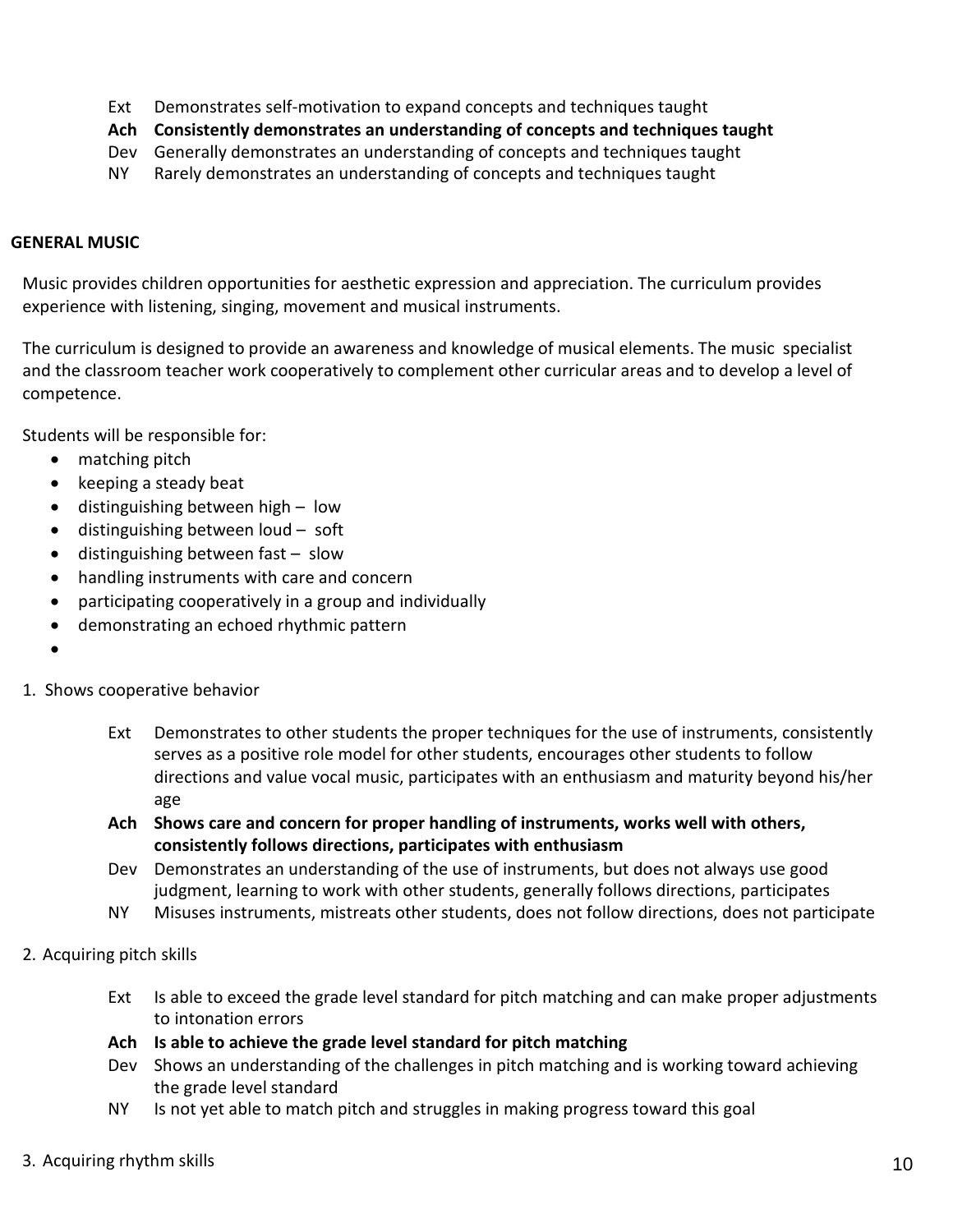- Ext Is able to exceed the grade level standard for keeping a steady beat, and can make proper adjustments to tempo/pulse errors. May also indicate comfort with compound rhythmic figures and subdivisions beyond grade level standard
- **Ach Is able to achieve the grade level standard for keep a steady beat and rhythmic subdivision**
- Dev Shows an understanding of the challenges in keeping a steady beat and is working toward achieving the grade level standard
- NY Is not yet able to keep a steady beat and struggles in making progress toward this goal

#### **PHYSICAL EDUCATION**

Although gross motor skills are developed throughout the third grade program, they are a specific focus of the physical education program. The physical education teacher provides lessons and activities in which students participate in-group games and individual activities designed to further develop large and small muscle groups. Children are expected to follow the rules of the games, put forth effort, display good sportsmanship and work well with teammates. The physical education teacher will assess students based on skills such as:

- skipping
- galloping
- hopping
- jumping
- kicking
- throwing
- catching
- acquiring and maintaining physical fitness
- sustaining physical activity
- showing cooperative behavior
- following directions of the game/activity/instructor
- displaying good sportsmanship
- using equipment appropriately
- participating in physical activities
- fighting germs that prevent colds and flu
- building on previous knowledge concerning the negative effects of alcohol and inappropriate drugs
- learning the 5 food groups and the importance of a balanced diet
- 1. Acquiring gross motor skills
	- Ext Demonstrates ability to use acquired gross motor skills while participating in games/team sports
	- **Ach Consistently demonstrates the ability to skip, gallop, hop, jump rope, kick and throw and catch correctly**
	- Dev Inconsistently demonstrates one or more of the following skills: skipping, galloping, hopping, jumping, throwing, catching, kicking
	- NY Has not demonstrated one or more of the following skills: skipping, galloping, hopping, jumping, throwing, catching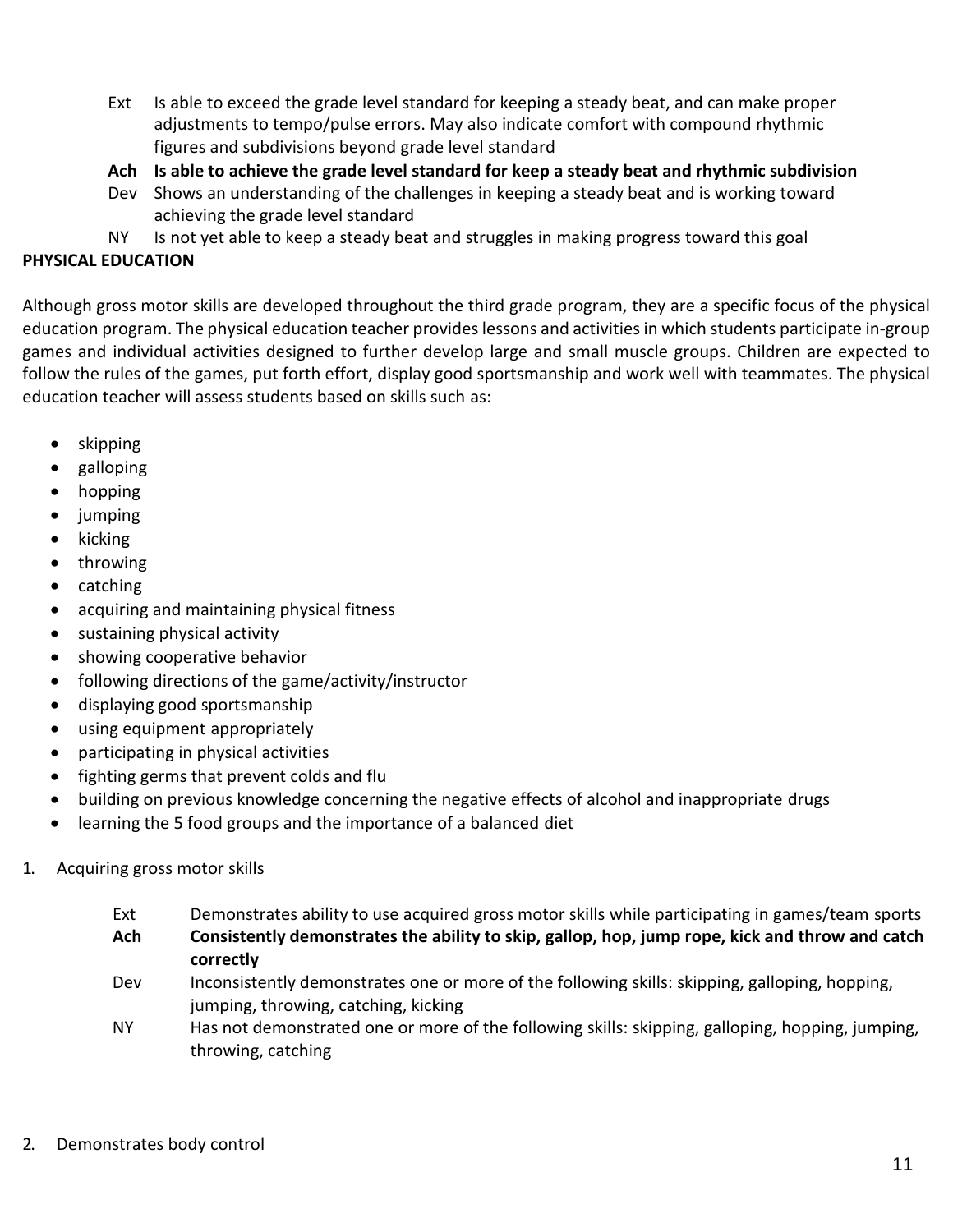Ext Exceeds expectations in both effort and sustained gross motor skills

**Ach Consistently completes sustained gross motor skills** 

- Dev Inconsistently completes sustained gross motor skills
- NY Tires easily during sustained gross motor skills
- 3. Shows cooperative behavior

| Ext        | Exceeds expectations in following directions, displays good sportsmanship and uses equipment<br>appropriately |
|------------|---------------------------------------------------------------------------------------------------------------|
| <b>Ach</b> | Follows directions, displays good sportsmanship and uses equipment appropriately                              |
| Dev        | Inconsistent in following directions, displaying good sportsmanship and/or using equipment<br>appropriately   |
| <b>NY</b>  | Has difficulty following directions, displays poor sportsmanship or misuses equipment                         |

#### 4. Participates

| Ext        | Participates with enthusiasm and exceeds expectations in efforts                |
|------------|---------------------------------------------------------------------------------|
| Ach        | Consistently involved in appropriate activities and displays appropriate effort |
| <b>Dev</b> | Inconsistently involved in appropriate activities and effort                    |
| NΥ         | Refuses to join in physical activities or shows little or no effort             |

#### **SPANISH**

Children today learn a world language through an approach different from when their parents were in school. All world language instruction is presented in Spanish. Language acquisition and learning about a different culture is much improved when students are taught in the language through a fun, meaningful and functional approach. A young learner is more apt to make the most of learning a world language when pronunciation and flexibility in thinking skills (such as concept learning, problem solving, and critical and divergent thinking) can be developed over time.

The third grade Spanish program reinforces basic skill areas by offering children a range of experiences connecting with mathematics, global awareness, language arts, music, physical activities, technology, art and science.

Developing listening comprehension in third grade is a very important part of the communication process. Listening comprehension, speaking, storytelling and functional messages build the language base necessary for reading and writing. At this level, reading and writing continue through the whole language approach as well as through exposure to phonics and sight words. Listening, speaking, reading and writing are woven into instruction time throughout the year with one skill receiving more attention than others at various times.

Students will be responsible for:

- Using the Spanish alphabet and vowels for sound recognition
- Developing a Spanish dictionary
- Using charts, graphs and webs to help the learning process
- Naming, labeling, classifying, sorting, comparing, and describing pictures and objects
- Identifying days of the week, dates, months and seasons using a Hispanic culture calendar
- Enjoying literature, cultural activities and Hispanic music
- Using gestures and reciting traditional rhymes from the Hispanic culture
- Recognizing cognates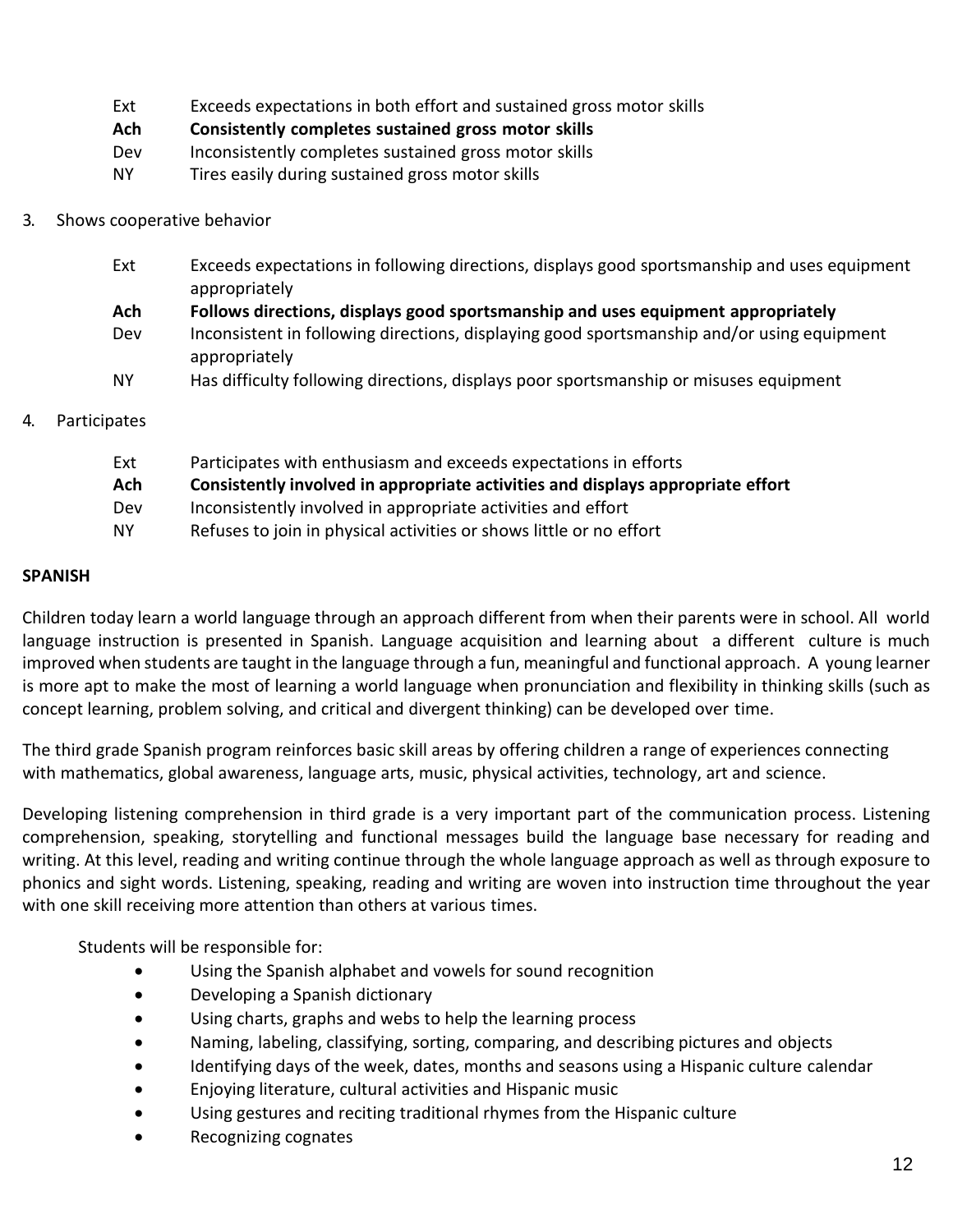- 1. Demonstrates listening comprehension (follows directions, repeats and responds)
	- Ext Applies prior learning in new situation; follows verbal directions, repeats or responds consistently; responds accurately to verbal, total physical response or concrete clues; infers meaning by recognizing cognates, key words or phrases in limited unfamiliar contexts
	- **Ach Follows verbal directions, repeats or responds; responds to simple verbal, total physical response or concrete clues; infers meaning by recognizing cognates, key words or phrases in familiar contexts**
	- Dev Is able to follow, repeat, and respond occasionally to verbal directions; sometimes responds to simple verbal, physical response, or concrete clues; beginning to infer meaning by recognition of cognates, key words or phrases in familiar contexts
	- NY Is not able to follow, repeat or respond to verbal directions; is unable to respond to simple verbal, total physical response or concrete clues; is unable to infer meaning by recognition of cognates, key words or phrases in familiar contexts
- 2. Uses content through speaking, reading, writing
	- Ext Produces words that correspond to objects, visuals, gestures and illustrations spontaneously; uses words and phrases independently; begins to apply learned structures to new situations in speaking or reading; writes with accuracy when copying written language and begins to use own spelling when writing on their own
	- **Ach Produces words on familiar topics that correspond to objects, visuals, gestures and illustrations; imitates modeled words and phrases and uses them independently in speaking or reading; writes consistently with accuracy when copying written language**
	- Dev Produces some words that correspond to objects, visuals, gestures or illustrations in speaking; imitates some modeled words and phrases in speaking or reading; writes with accuracy inconsistently when copying written language
	- NY Is not able to produce words that correspond to objects, visuals, gestures or illustrations; is unable to imitate modeled words and phrases in speaking or reading; is unable to write with accuracy when copying written language
- 3. Demonstrates Hispanic cultural awareness
	- Ext Demonstrates a solid understanding of Hispanic culture through re-enactment, written activity or authentic materials (i.e. music, food, literature, crafts); shows exemplary awareness of differences and similarities between the Hispanic and home cultures; independently applies cultural awareness
	- **Ach Demonstrates a clear understanding of Hispanic culture through re-enactment, written activity or authentic materials (i.e. music, food, literature, crafts); is in the process of discriminating differences and similarities between the Hispanic and home cultures**
	- Dev Hesitant, but occasionally demonstrates an understanding of Hispanic culture through reenactment, written activity or authentic materials (i.e. music, food, literature, crafts); is in the process of discriminating differences and similarities between the Hispanic and home cultures NY Does not demonstrate an understanding of Hispanic culture through re-enactment, written activity or authentic materials (i.e. music, food, literature, crafts); cannot discriminate differences and similarities between the Hispanic and home cultures